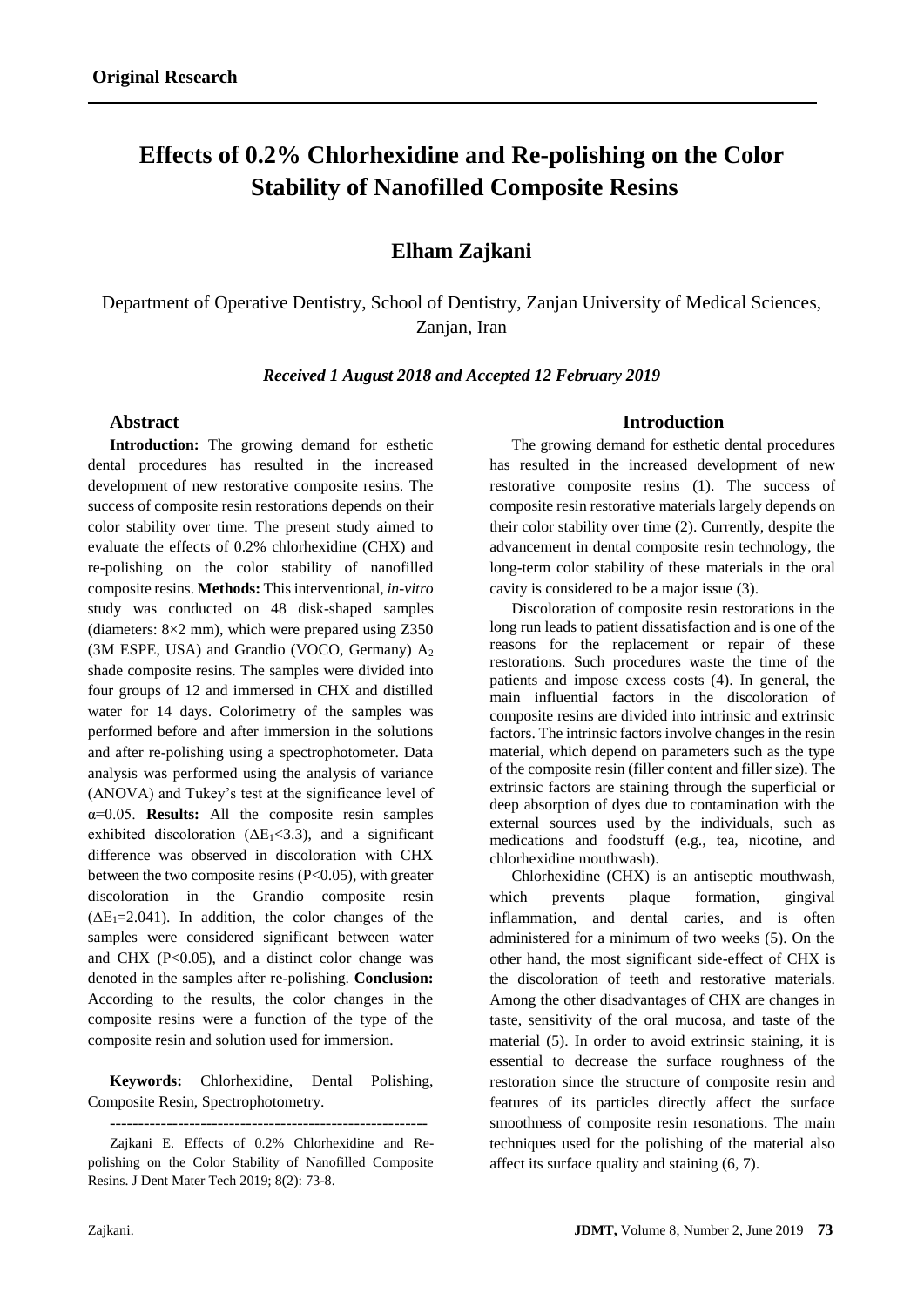Currently, use of nanofilled composite resins has been on the rise owing to their advantages and advancement in this technology (8). The developments in filler technology have resulted in the significant improvement of filler size, low wear, and high resistance against the degradation of resin materials. Moreover, smaller filler size might contribute to the reduction of staining and enhancing of the esthetic appearance (8, 9).

Some of the tools used to determine color include calorimeters, spectrophotometers, spectroradiometers, and digital cameras. Spectrophotometry is an optimal, accurate technique for qualitative color analysis (10).

Since limited studies have been focused on the discoloration of nanofilled composite resins due to CHX, the present study aimed to evaluate the effects of CHX mouthwash and re-polishing on the color stability of two types of composite resins (Z350 and Grandio), which are commonly used in the anterior regions of the oral cavity, using a spectrophotometer.

#### **Materials and Methods**

This interventional, *in-vitro* study was conducted on two types of nanofilled composite resins, the features of which are presented in Table I. The  $A_2$  shade was selected since it is most commonly used in esthetic restorative procedures. In addition, a plastic washer was employed to prepare 24 samples from each material (diameter: 8 mm, thickness: 2 mm). Samples with voids or thickness of more or less than two millimeters were excluded from further assessment.

The mold containing the composite resins was placed on a glass slab. Afterwards, a celluloid tape strip was placed on the upper surface of each sample, and another glass slab was placed on each sample. Following that, a five-kilogram weight was placed on the samples in order to exert pressure, so that the samples would have a uniform thickness, as well as to eliminate air bubbles. The samples were light-cured from the upper surface using a light-curing unit (Woodpecker, China) for 40 seconds at the light intensity of 850-l000 W/cm<sup>2</sup> . At the next stage, the samples were immersed in distilled water for 24 hours to ensure the completion of the polymerization process. The upper and lateral surfaces of the samples were polished with Sof-Lex disks within the range of course, medium, fine, and superfine. In each polishing step, the samples were polished with each disk for 30 seconds under dry conditions.

After each polishing process, the samples were rinsed with water and dried with a piece of dry cloth to be prepared for the next stage of polishing. The initial polishing of the samples was carried out in the oxygeninhibited layer in order to achieve a homogenous surface

and eliminate possible contaminations. Furthermore, this technique was employed to minimize discoloration due to the surface roughness of the samples, so that the color changes calculated at the end of the study could be attributed to the inherent features of the composite resins. To ensure uniform, smooth surfaces, all the procedures were performed by one operator, and the samples were evaluated using a spectrophotometer.

In total, 24 samples were randomly divided into two groups of 12 based on the used solution. Each sample was completely immersed in the relevant solution in a vertical position using a piece of thread. The vertical position minimized the deposition of staining agents on the surface of the samples. The samples were immersed in the solutions, so that they would have no contact with each other or with the container walls. Therefore, the specimens only had contact with the solutions. CHX mouthwash (Behsa, Iran) and distilled water were selected as the required solutions.

The samples were immersed in the selected solutions twice daily for one minute for 14 days and incubated in artificial saliva at the temperature of 37°C. It is notable that the solutions were refreshed every day. After 14 days, the samples were evaluated using a spectrophotometer. Afterwards, all the samples were repolished using polishing disks (coarse, medium, fine, and superfine; Sof-Lex) in a low-speed hand piece with moderate pressure using the initial technique. At the next stage, the samples were evaluated using a spectrophotometer for the third time.

A SP64 portable spectrophotometer (Xrite Co.) was used to determine color changes at the wavelength of 400-700 nanometers at the angle of 10°, and the measurements were performed using the Color iControl software (standard version). Three color parameters were determined at baseline, after immersion in the solutions, and after re-polishing and reported in the CIEL\*a\*b\*color coordinate system. The color difference  $(\Delta E)$  between the color coordinates was also verified using the following equation:

 $\Delta E^* = ([L1^* - L0^*]^2 + [a1^* - a0^*]^2 + [b1^* - b0^*]^2)^{1/2}$ 

Where *L* represents the degree of gray corresponding to a lightness,  $a$  is the red  $(+a \text{ value})$ -green  $(-a \text{ value})$ axis, and *b* shows the blue (-b value)-yellow (+b value).

In the present study, ΔE was calculated twice; at the first stage,  $\Delta E_1$  was calculated in order to determine the color values before and after immersion in the solutions. At the second stage,  $\Delta E_2$  was calculated in order to determine the color values after re- polishing and at baseline.

Data analysis was performed in SPSS version 20 using descriptive statistics for quantitative variables, which were expressed as mean and standard deviation.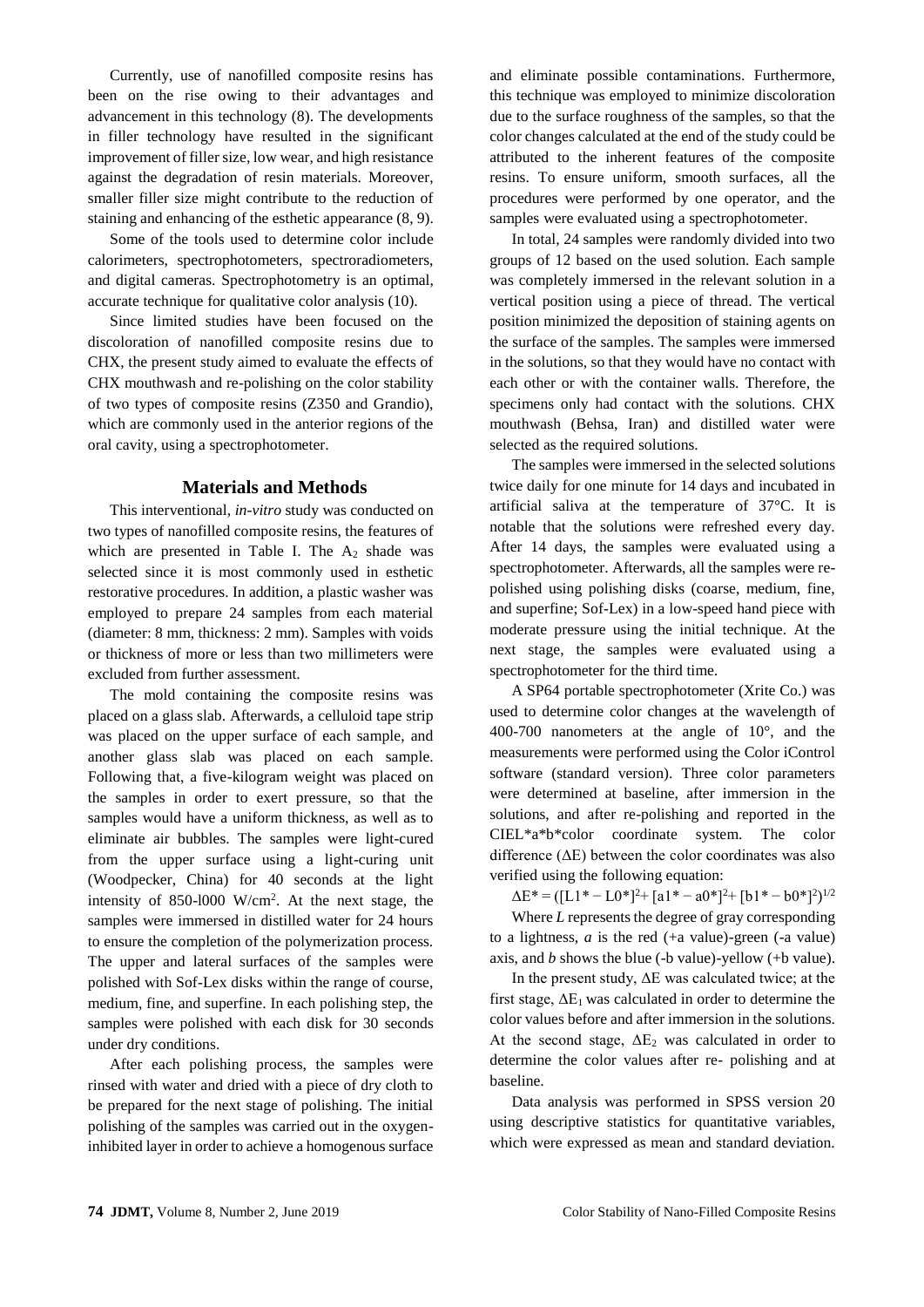In addition, Shapiro-Wilk test was used to evaluate the normal distribution of the data. Since the data were distributed normally, the analysis of variance (ANOVA) was applied for the analysis of the four sample groups,

and Tukey's test was used for the paired comparison of the groups. In all the statistical analyses, the significance level was considered at  $\alpha$ =0.05.

| <b>Table I.</b> Detailed Features of Evaluated Composite Resins and Polishing Disks |                               |                |              |                     |  |  |  |
|-------------------------------------------------------------------------------------|-------------------------------|----------------|--------------|---------------------|--|--|--|
| <b>Brand Name</b>                                                                   | Composition                   | <b>Shade</b>   | <b>Batch</b> | <b>Manufacturer</b> |  |  |  |
| Z350                                                                                | BisGMA, UDMA, TEGDMA,         |                | 5929260      | 3M ESPE,            |  |  |  |
|                                                                                     | and BisEMA                    | A <sub>2</sub> |              | <b>USA</b>          |  |  |  |
| Grandio                                                                             | BisGMA and TEGDMA             | A2             | 1529375      | VOCO.               |  |  |  |
|                                                                                     |                               |                |              | Germany             |  |  |  |
| Sof-Lex                                                                             | Aluminum Oxide, Grit (coarse, |                |              | 3M ESPE,            |  |  |  |
|                                                                                     | medium, fine, and superfine)  |                | 49580        | Brazil Ltd          |  |  |  |

#### **Results**

According to the results of two-way ANOVA, type of the composites  $(P=0.002)$ , type of the solutions (P<0.001), and their interactions had significant effects on the color changes in resin composites (P=0.006).

Table II shows the mean  $\Delta E_1$  and  $\Delta l_1$  values in the four sample groups (Fig. 1). Accordingly, a significant difference was observed between the groups in this regard (P<0.001). The highest  $\Delta E_1$  was observed in the Grandio composite resin in CHX (2.041), while the lowest  $\Delta E_1$  belonged to the Z350 composite resin in distilled water (0.592). Moreover, the results of Tukey's test revealed a significant difference in terms of  $\Delta E_1$ 

between groups one and two  $(P<0.001)$ , groups one and four (P<0.001), groups four and two (P<0.001), groups three, two, and four  $(P<0.001)$ , and groups three and four (P<0.001). However, the difference between groups one and three was not considered significant in this regard ( $P=0.999$ ) (Table II).

Table II shows the mean  $\Delta E_2$  values in group two (Z350 immersed in CHX) and group four (Grandio immersed in CHX) after re-polishing (Fig. 2). Accordingly, significant color changes were observed after re-polishing, and there was a significant difference between the mentioned groups in this regard (P=0.049).

| of $\Delta E1$ (small letters) and $\Delta E2$ (capital letters) |                    |           |                   |           |  |  |  |
|------------------------------------------------------------------|--------------------|-----------|-------------------|-----------|--|--|--|
| <b>Variable</b>                                                  | ΔE1                |           | AE2               |           |  |  |  |
| Groups                                                           | <b>Mean</b>        | <b>SD</b> | <b>Mean</b>       | <b>SD</b> |  |  |  |
| Group 1                                                          | 0.592 <sup>a</sup> | 0.192     |                   |           |  |  |  |
| Group 2                                                          | 1.292 <sup>b</sup> | 0.269     | 1.11 <sup>A</sup> | 0.544     |  |  |  |
| Group 3                                                          | $0.595^{\text{a}}$ | 0.081     |                   |           |  |  |  |
| Group 4                                                          | $2.041^{\circ}$    | 0.478     | 1.71 <sup>B</sup> | 0.662     |  |  |  |

**Table II.** Significant Differences between Sample Groups in Terms



**Figure 1.** A: Z350, B: Grandio (after immersion in distilled water) C: Z350, D: Grandio (after immersion in hlorhexidin)



**Figure 2.** A: Z350, B: Grandio (after re-polishing)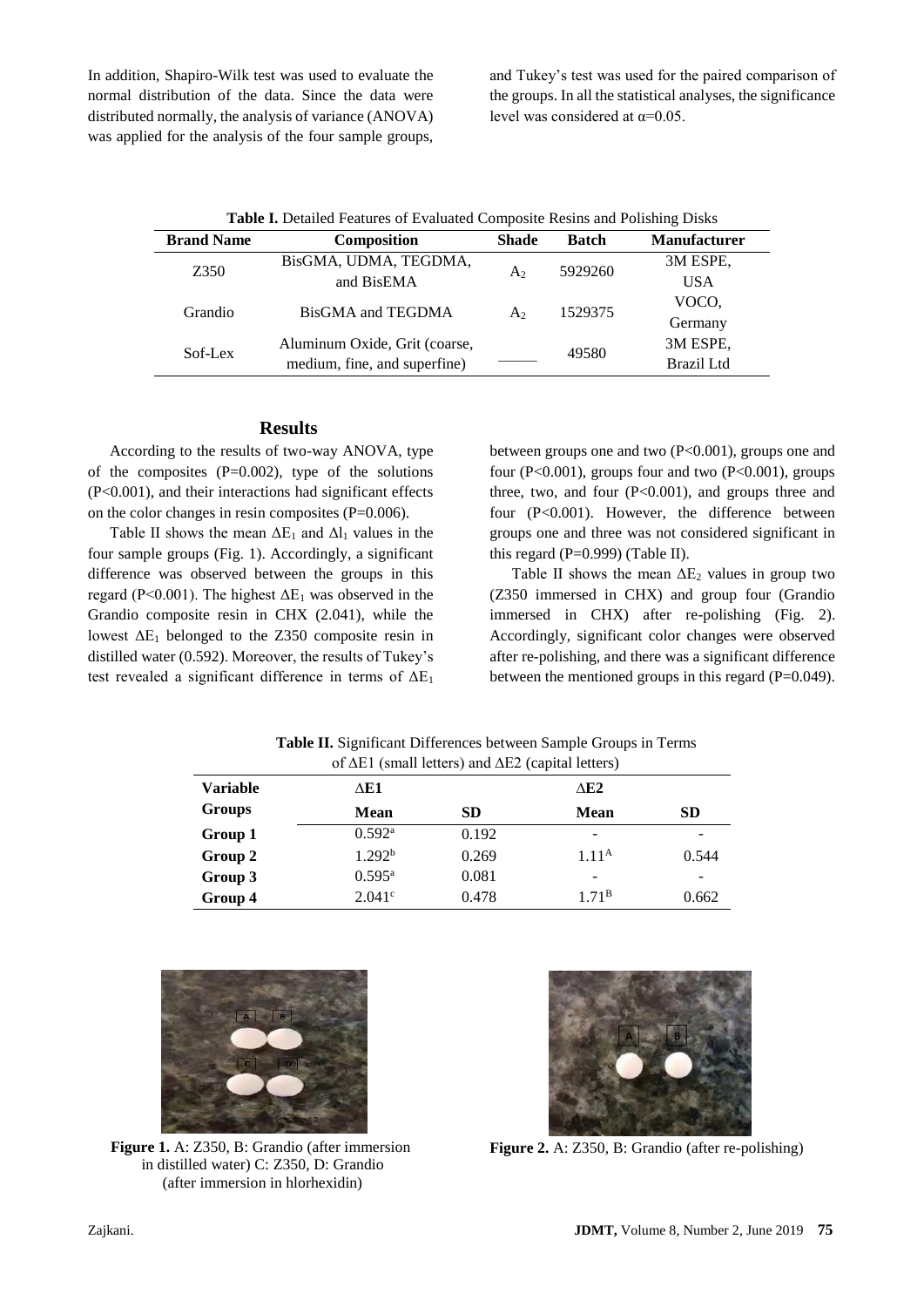### **Discussion**

The success of composite resin restorative materials largely depends on their color stability and absence of color changes over time (2). Color changes in composite resin restorations in the long run are one of the main reasons for their replacement (4). The present study aimed to determine the effects of 0.2% CHX and re-polishing on the color stability of Z350 and Grandio composite resins.

According to the obtained results, CHX caused color changes in the nanofilled Z350 and Grandio composite resins ( $\Delta E_1 < 3.3$ ), while these changes were considered clinically acceptable. In addition, the results of re-polishing were indicative of the improved color changes in the composite resin samples, while the improvement did not reach the baseline status.

Colorimetry is a process affected by several factors. In the present study, a spectrophotometer was used for the evaluation of color changes in order to avoid subjective errors. Furthermore, we applied the CIELAB color system, which is currently considered to be the most accurate tool for the evaluation of color changes (2, 11). The CIELAB color system chiefly relies on human perception for color measurement and is widely used presently (2, 12). In this system, colors are introduced based on three parameters, including  $\Delta E < 1$ , which is not perceived by humans,  $\Delta E$  of 1-3.3, which is perceptible by experts, and  $\Delta E > 3.3$ , which could be detected by laypersons (13, 14).

Based on the findings of the current research, it could be concluded that distilled water caused minor color changes in the composite resin samples  $(\Delta E_1=0.592$ -0.595). However, the samples that were immersed in CHX exhibited more significant color changes compared to those immersed in distilled water  $(\Delta E_1=1.292-2.041)$ . This is consistent with the results obtained.Baig et al (15), Click et al (16), and Khaledi et al (17). However, in the present study, CHX resulted in the  $\Delta E$  range of 1-3.3, which might lead to the conclusion that  $\Delta E \leq 3.3$  is not significant in this system and could be considered acceptable.

Color changes in teeth, especially those resulting from mouthwashes, are distressing to patients. In this regard, Eriksen et al (18). suggested that a minimum of three mechanisms are responsible for the formation of external pigments, including the production of coloring agents in the plaque by chromogenic bacteria, residual staining ingredients in the diet, and formation of coloring products due to the changes in the pellicle components. Due to limitations of mechanical control of dental plaques, researchers have currently been focused on chemical mouth rinses and evaluation of their effects (18).

CHX is one of the most commonly used mouth rinses in dentistry, which causes brown stains on teeth and tooth-colored restorations, mucosa, and the tongue. The external factors that are responsible for discoloration are the absorption and adsorption of coloring agents due to contamination with external sources. This could be attributed to the binding of CHX cationic groups to dietary factors (e.g., garlic acid and tanis) and deposition of these coloring agents on teeth and mucosa, with predominantly external staining (12).

In contrast with the results of the present study, Turgut et al. (19) reported that 0.12% CHX (Klorhex) led to the discoloration of composite resin, which was not acceptable clinically  $(\Delta E > 3.3)$ . On the same note, Rashid Baig et al (20). evaluated Tetric N-ceram, Ivoclar Vivadent AG, and FL-9494 Schaan nanofilled composite reins. In the mentioned research, the samples were immersed in various solutions, such as Rexidin, for 24 minutes. According to the findings, Rexidine caused maximum discoloration compared to other mouthwashes  $(\Delta E=3.22)$ , which was close to the clinical standard. In another study, Ahrary et al (21). stated that all the examined mouth rinses, including CHX, resulted in the perceptible discoloration of composite resins  $(\Delta E > 3.3)$ . The more significant staining of the samples reported in the mentioned study compared to the current research might be attributed to the duration of immersion in CHX, CHX concentration, and differences in the restorative materials.

Some of the inherent factors of composite resins that are involved in their color stability are the structure, matrix composition, filler size and its distribution, and filler-matrix interface (2, 15). Grandio has a filler content of 71.4% and is a light-cured composite resin with the resin matrix of BisGMA, BisEMA, and TEGDMA. The mean filler size of Grandio is 20-60 nanometers. Similarly, Z350 resin composite has a filler content of 78.5% and is a nanofilled composite resin with the resin matrix containing BisGMA, UDMA, TEGDMA, BisEMA, and PEGDMA and mean filler size of 2-20 nanometers (15, 22). Several studies have indicated that the UDMA in Z350 composite resin is more resistant to staining compared to the BisGMA in Grandio composite resin (23). In addition, it has been reported that under similar circumstances, Z350 absorbs less water (24). Furthermore, the presence of hydrophilic and hydrophobic monomers in its structure and its matrix composition affect its color stability (2, 15). UDMAbased monomers exhibit less propensity for color changes due to their lower viscosity, low water sorption, and better polymerization compared to other methacrylate-based monomers (11, 25).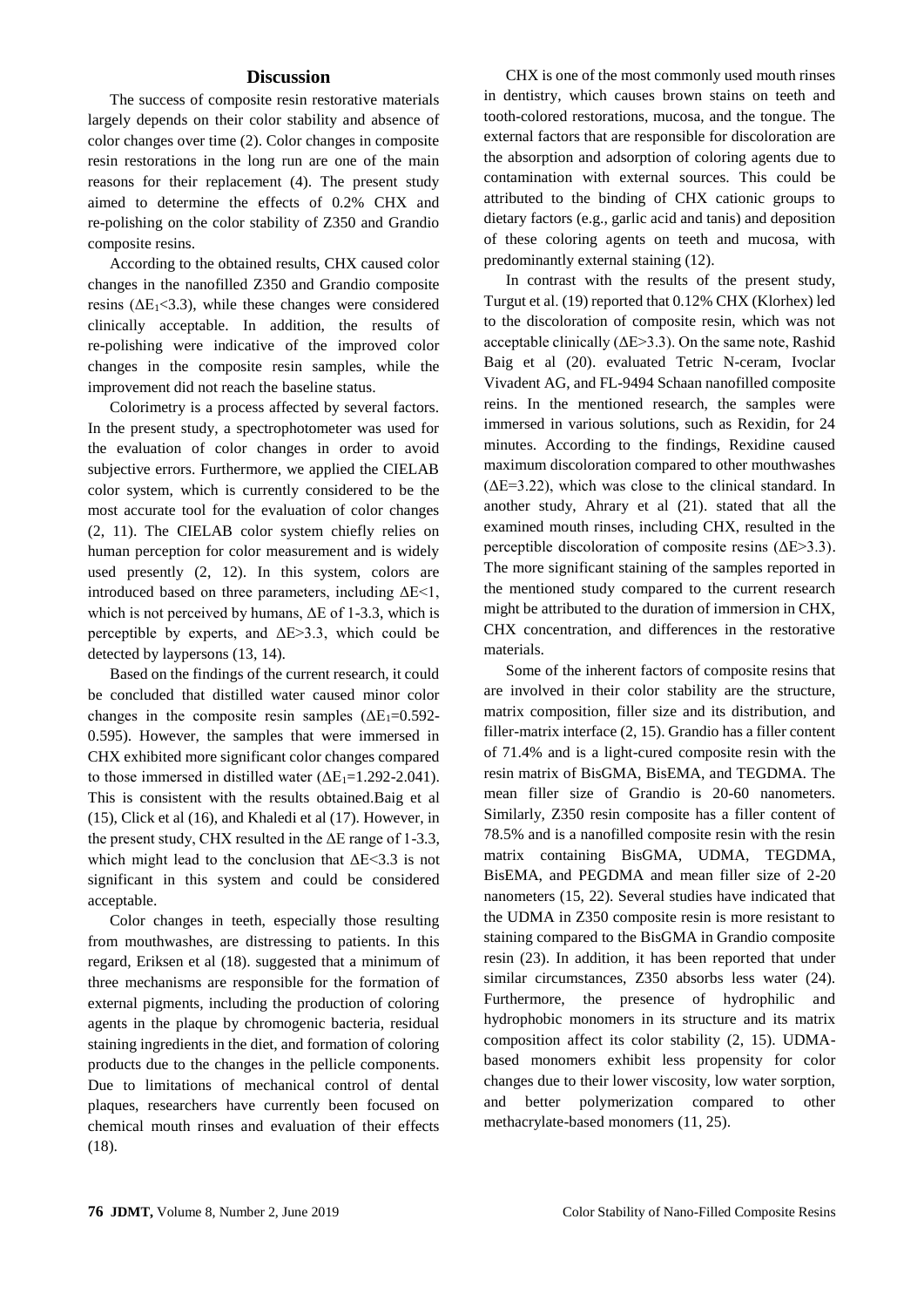Size and distribution of fillers have been reported to be correlated with color changes. The composite resins with large filler particles are more susceptible to color changes due to water aging compared to the composite resins with smaller filler particles, which is associated with the filler-matrix interface (26), and might be another possible cause of the poor color stability of Grandio composite resin compared to Z350 composite resin as it has larger filler sizes. In this regard, Jeong-Kil Park et al (27). Claimed that Z350 composite resin exhibited less color changes compared to Grandio composite resin, which is in congruence with the results of the present study. It is notable that in the mentioned study, coffee, green tea, and ethanol were used instead of CHX.

Mehdiseyar et al (25). conducted a research aiming to evaluate the effect of coffee on the color changes in Z350, Grandio, and Herculite HRV nanofilled composite resins, in which the samples were immersed in coffee for 72 hours. According to the findings, the three composite resins underwent color changes, which were not considered clinically acceptable  $(\Delta E > 3.3)$ . Contrary to the expectations, the researchers observed that Grandio exhibited less color changes compared to Z350, which was attributed to the cluster structure of the fillers and porosities in Z350, leading to the higher susceptibility of this composite resin to color changes (25). The discrepancy between the results of the mentioned study and our findings could be attributed to the longer duration of sample immersion, as well as the differences in the applied solutions, since the previous studies in this regard have denoted that the bulk of the discoloration caused by coffee is intrinsic, and CHX predominantly causes extrinsic staining.

In the present study, color improvement was observed after re-polishing in both composite resins; however, the color differed from the baseline. Selection of an effective technique for the removal of stains *in-vivo* depends on whether staining is extrinsic or intrinsic. In surface staining, re-polishing is suggested as a simple, practical technique (28). Since the ethanol found in the chemical composition of CHX may compromise the bond between the resin matrix and inorganic fillers, it could cause the discoloration of the resin matrix (29). The stains caused by CHX are intrinsic and extrinsic at the same time. It is notable that the surface staining occurring due to the penetration of staining agents into the organic phase cannot be restored to the baseline color of the composite resin by re-polishing (28).

In another study in this regard, Zajkani et al. (30). reported that despite a noticeable color change in the samples after re-polishing, the color change did not reach the baseline level, which is in line with the results of the present study. On the other hand, Ahrari et al. (21) used a powered toothbrush to remove the stains caused by CHX in composite resin restorations, which had a minor

effect on the removal of the stains from the samples, and the bulk of the stains caused by mouth rinses could not be removed by a toothbrush.

Considering the limitations of this experimental research and the parameters used in this study (i.e., resin composite and solution), it is recommended that further investigation be conducted in order to evaluate the color changes in the other types of resin composites (e.g., micro-hybrid) in various conditions, such as different polishing methods, staining solutions, and immersion times.

#### **Conclusion**

According to the results, the color changes in nanocomposite resins are influenced by the type of the composite and staining agents. CHX mouth rinse was observed to causes color changes in the nanofilled composite resins, while the changes were considered clinically acceptable. In addition, re-polishing resulted in the improved color changes in composite resin.

### **Conflicts of interest**

None declared.

#### **Acknowledgements**

This article was extracted from a thesis. Hereby, we extend our gratitude to the Research Department of Zanjan University of Medical Sciences, Iran for assisting us in this research project.

#### **References**

- 1. Fatima N. Effect of different polishing procedures on color stability of nanocomposites in different mouth rinses. Int Arab J Den. 2013;4(2): 78-82.
- 2. Kolbeck C, Rosentritt M, Reinhold L, Handel G. Discoloration of facing and restorative composites by UV-Irradiation and staining food. Dent Mater. 2006;22(1): 63-68.
- 3. Rahmani MA, Radvar M, Parisay I. Effect of simultaneous use of hydrogen peroxide mouthrinses and CHX on gingivitis, plaque and surface staining of teeth. J Mash Dent Sch. 2005;29(3): 199-208.
- 4. Catelan A, Briso AL, Sundfeld RH, Goiato MC, dos Santos PH. Color stability of sealed composite resin restorative materials after ultraviolet artificial aging and immersion in staining solutions. J Prosthet Dent. 2011;105(4): 236-241.
- 5. Rezai Soufi L, Logmanzad SH. Comparison of color stability of silorane-and methacrylate-based composite resins after accelerated artificial aging. J Mash Dent Sch. 2014;38(3): 211-220.
- 6. Ren YF, Feng L, Serban D, Malmstrom HS. Effects of common beverage colorants on color stability of dental composite resins: The utility of a